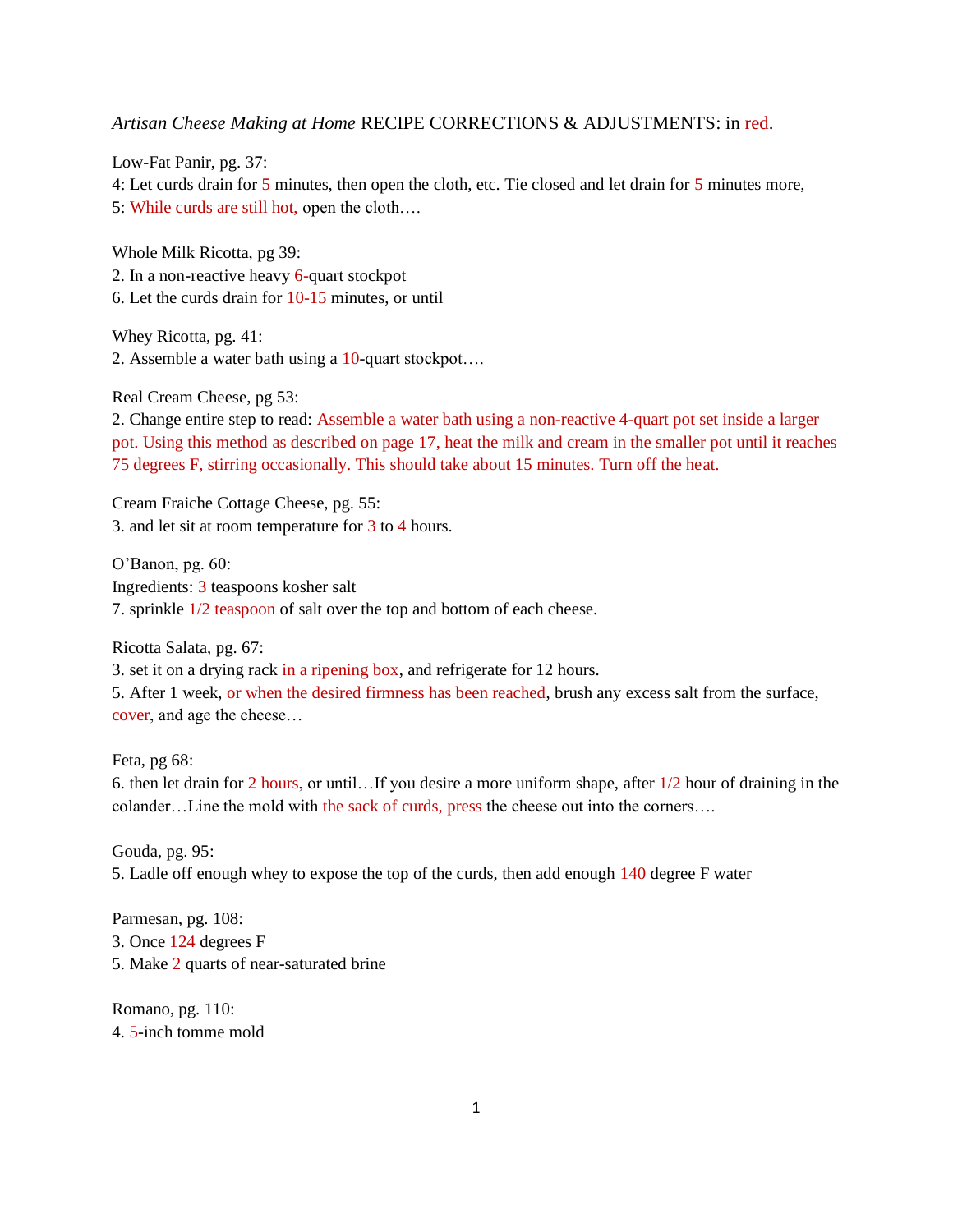American Brick, pg.114: 6. Make 3 quarts of near-saturated brine

Caerphilly, pg. 115: 7. Make 3 quarts of medium-heavy brine

Colby, pg. 117: 8. Make 3 quarts of medium-heavy brine

Brew-curds Cheddar, pg. 120: 8. Line a 5-inch tomme mold

Farmhouse Chive Cheddar, pg. 122: 3. Still maintaining 86 104 degrees F, let the curds rest undisturbed for 30 minutes; 6. Make 3 quarts of near-saturated brine

Crème Fraiche Brie, pg. 134: Ingredients: 2 gallons pasteurized whole cow's milk 1/8 teaspoon *Geotrichum candidum* 15

Camembert, pg. 139: 4. Ladle the curds into a 4-inch Camembert mold Variation: Make Camembert as above, using 2 Saint-Marcellin molds instead of the single Camembert mold

Saint-Marcellin, pg. 150: 2. Delete or until the curds give a clean break.

Cabra Al Vino,pg. 157: 5. gently toss with 2 teaspoons of the salt.

Washed-rind Teleme-style, pg. 162: 5. and rinse with cold non-chlorinated water to cool them.

Morbier, pg. 168: 3. replace with enough 110 degree water so the curds reach 104 degrees.

Blue Gouda, pg. 178: Ingredients: 1/8 teaspoon *Penicillium roqueforti* mold powder 4. and press at 5 pounds for 30 minutes. 6. Make 3 quarts of saturated brine